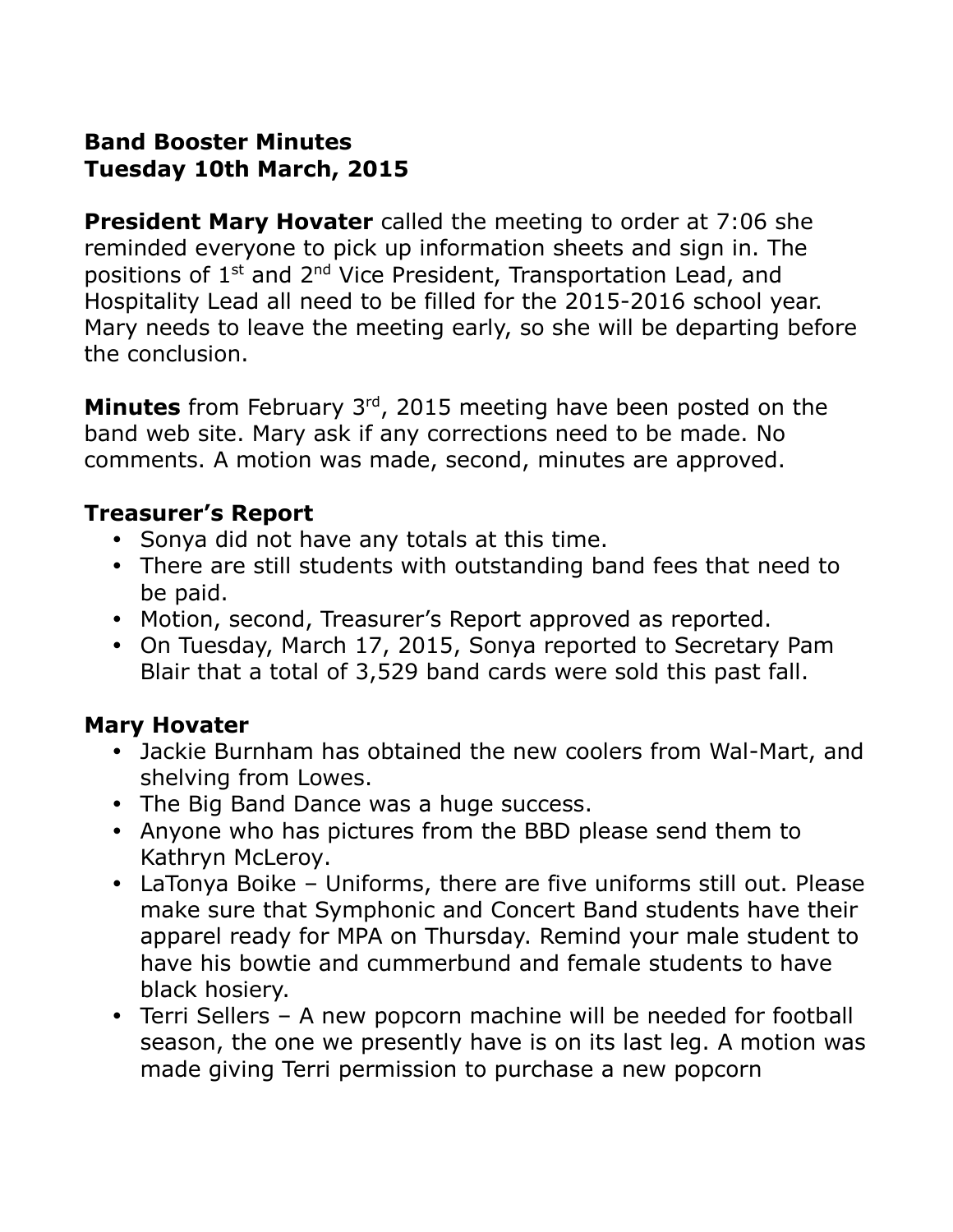machine, there was a second, motion approved. The old machine will be moved to the north stand to use until it quits working.

- o Mary will get with Terri and set a day for clean-up and organization and placement of the new shelving in the concession stand storage room.
- Jackie Burnham Chaperones, all is good for MPA, there are eleven chaperones signed up.
- Mr. Smith The band truck has been fixed and the Cullman City Board of Education has agreed to pay for half of the cost. Kim Addison was instrumental in getting this approval from the board. We thank her!
- Marcia Stringer Mrs. Stringer is not present. We are in need of bus drivers for the upcoming school year. Drivers must possess a CDLP license, through the Cullman City Board of Education.

## **Mrs. Bean**

- Please look over the calendar for changes in rehearsals and activities due to the inclement weather.
- The Spring Concert has been changed from April  $10<sup>th</sup>$  to April  $17<sup>th</sup>$
- Help Sessions will be held throughout the spring. High school students mentoring during these sessions are eligible to earn community service hours.
- The Beginning and Advanced Band Banquet will be on April 24th in the banquet room at CRMC, money for this event is due by April 9<sup>th</sup>.

## **Mr. McDowell**

- Went over the Percussion UAB trip itinerary for Monday, March  $16<sup>th</sup>$ . Departure will be at  $10:00$  a.m.
- Dinner with the Drumline is scheduled for April  $16<sup>th</sup>$ , the cost of tickets will be \$10.00. Sign-up sheets are going around for volunteers to help with soliciting soup, obtaining items for the silent auction, and to bring desserts. Students that volunteer to help serve and clean-up at the event can earn community service hours.